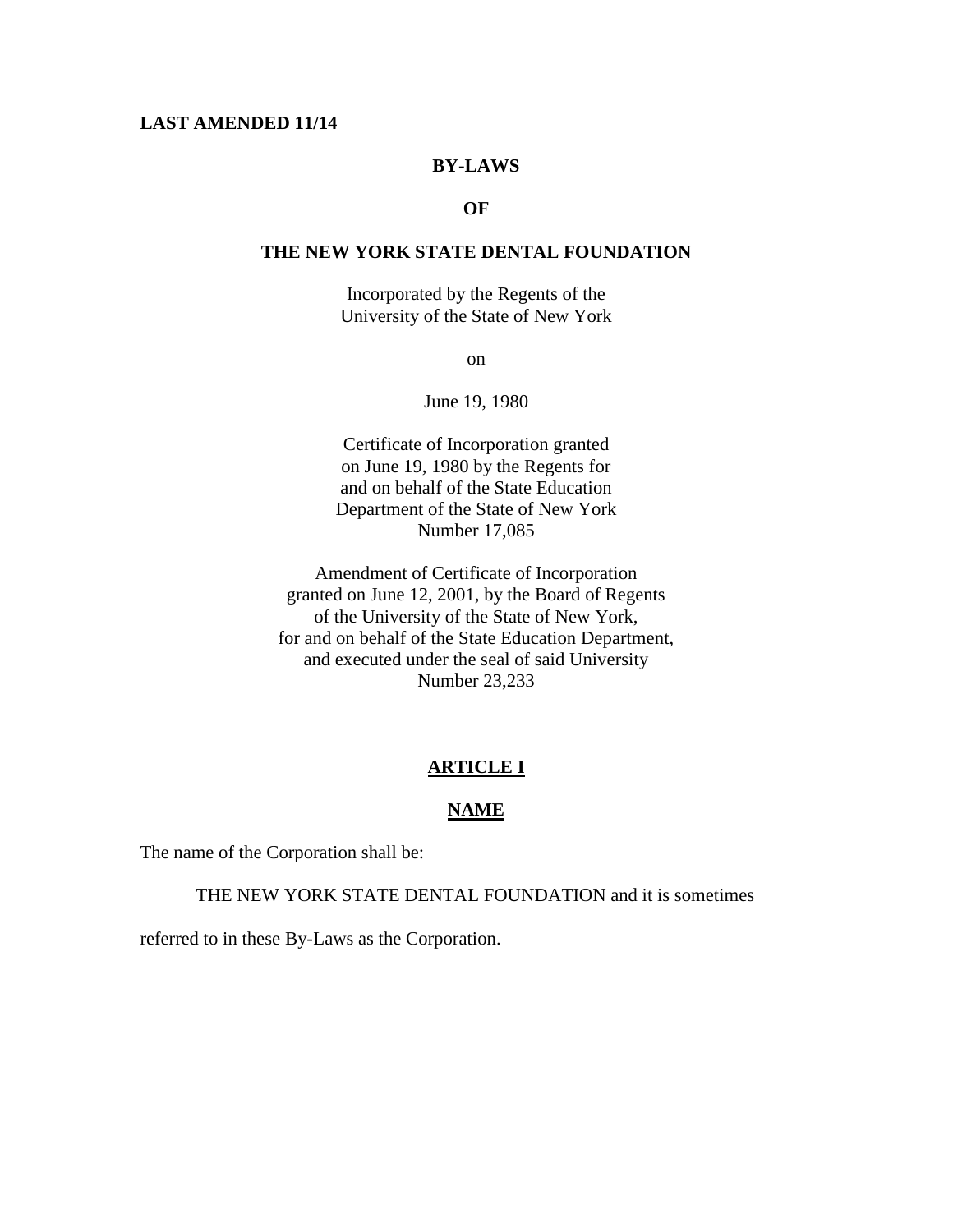# **ARTICLE II**

- **PURPOSES**
- 1. The purposes for which the Corporation is formed are those set forth in its Certificate of Incorporation, as from time to time amended, namely to foster a statewide approach to the advancement of the art and science of dentistry and dental education as well as to improve the quality of dental care by assisting dentists and their staff to increase and advance their skills and knowledge; encouraging the establishment and assisting in the development of student aid programs; making grants to appropriate agencies for purposes of research; making grants to dental schools or other organizations involved in the education of dentists, and increasing the public's understanding of and access to dental services.
- 2. The Corporation shall be a nonstock Corporation organized and operated exclusively for educational purposes and no part of the net earnings of the Corporation shall inure to the benefit of any individual and no officer or employee of the Corporation shall receive or be entitled to receive any pecuniary profit from the operations thereof, except reasonable compensation for services.
- 3. Notwithstanding any other provision of these By-Laws, the Corporation shall not carry on any other activities not permitted to be carried on (1) by a corporation exempt from Federal income tax under section 501 (c)(3) of the Internal Revenue Code of 1954 (or the corresponding provision of any future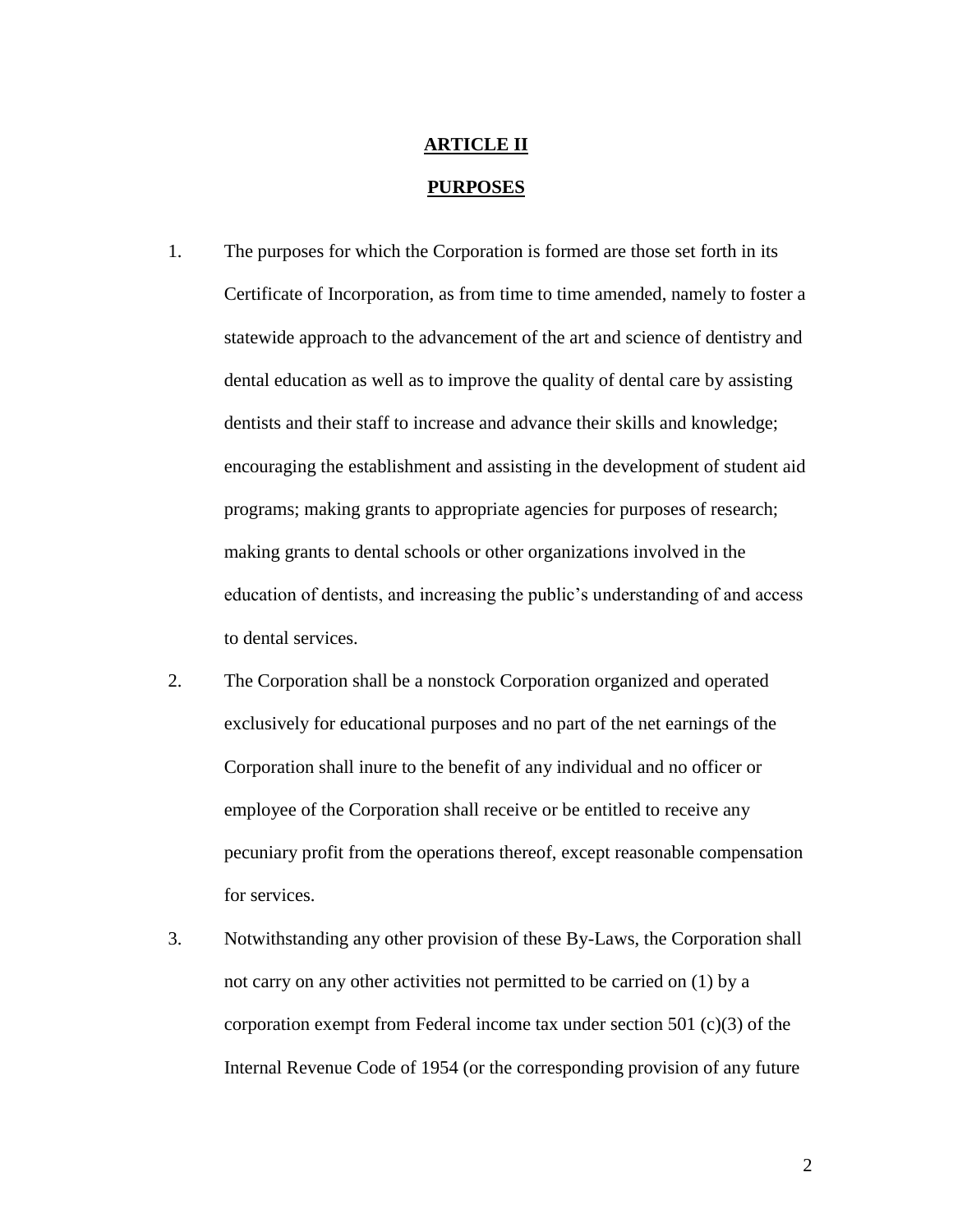United States Internal Revenue Law) or (b) by a corporation, contributions to which are deductible under section  $170(c)(2)$  of the Internal Revenue Code of 1954 (or the corresponding provision of any future United States Internal Revenue Law).

4. No part of the activities of the Corporation shall be carrying on propaganda, or otherwise attempting to influence legislation, or participation in, or intervening in (including the publication or distribution of statements), any political campaign on behalf of any candidate for public office.

#### **ARTICLE III**

#### **BOARD OF TRUSTEES**

- 1. Administration. The administration of the affairs of the Corporation shall be vested in a Board of Trustees.
- 2. Term. Trustees shall assume office at the meeting of the Board of Trustees at which they are elected and shall serve for the specified term for which the trustee is elected.
- 3. Number of Trustees. The number of trustees shall be not more than 25 nor less than 5. The use of the phrase "entire Board" herein refers to the number of trustees then in office regardless of their number.
- 4. Election. The persons named as incorporators shall constitute the first Board of Trustees. Subject to the provisions of this section, at each annual meeting of the Board of Trustees, trustees shall be elected to hold office until the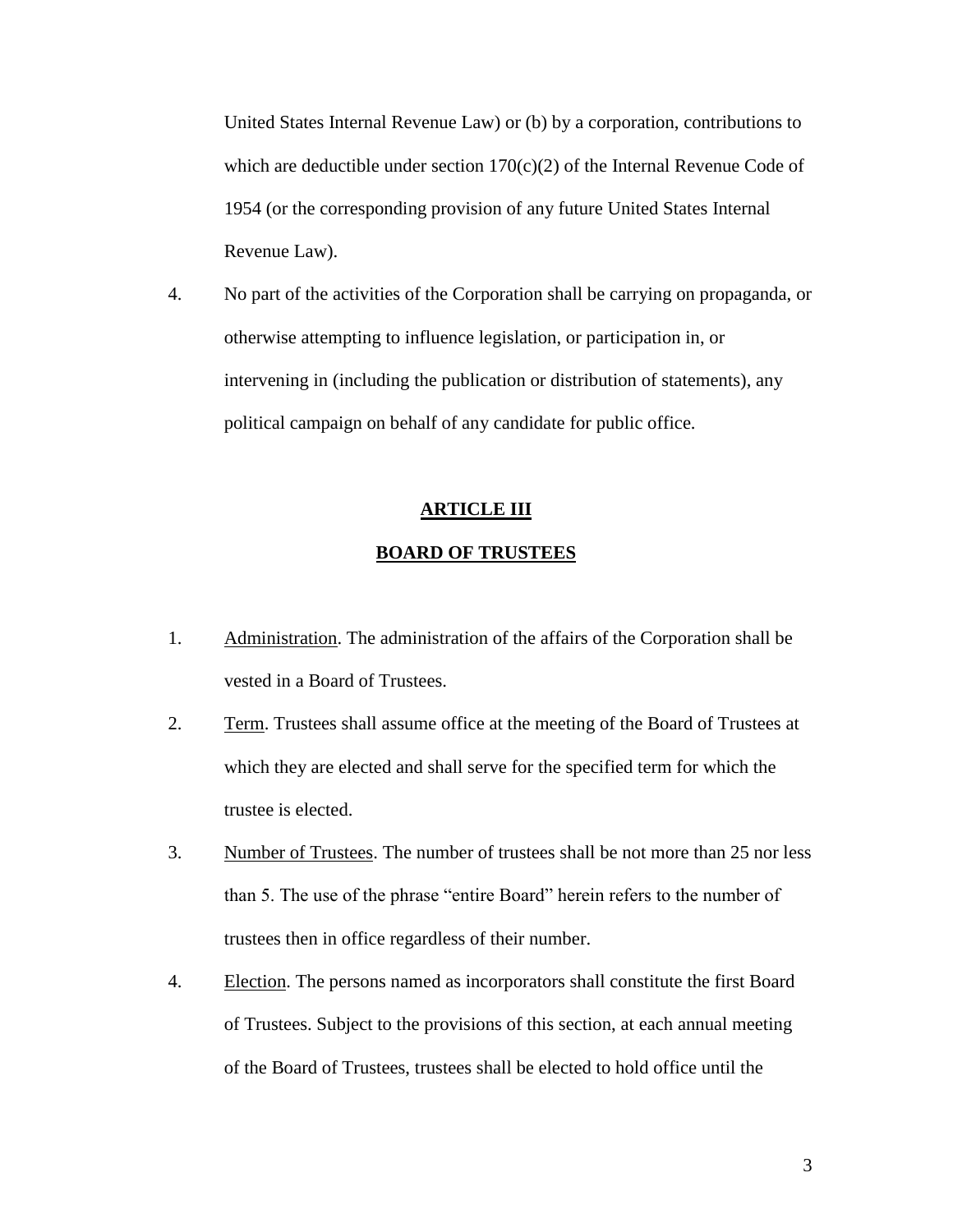expiration of the term for which he/she is elected and until his/her successor has been elected and qualified. Commencing with Trustee elections in 2009, there shall be established three classes of Trustees as follows: 1) One-Year Term Class; 2) Two-Year Term Class; and 3) Three-Year Term Class. The two Trustees nominated by the New York State Dental Association shall not be considered part of any Trustee Class, shall serve one year terms, and such Trustees shall be nominated and elected every year for one year terms. The Executive Director of the New York State Dental Association shall serve as an *ex officio* member of the Board of Trustees without the right to vote, concurrent with his or her term as the Executive Director of the New York State Dental Association, and shall not be considered part of any Trustee Class. Trustees in the One-Year Term Class shall serve for a term of one year. Trustees in the Two-Year Term Class shall serve for a term of two years. Trustees in the Three-Year Term Class shall serve for a term of three years. Upon the expiration of the term of any Trustee in any Trustee Class, the next succeeding term for electing that Trustee position shall be converted to a three year term so that by the Trustee elections in 2012, and in every year thereafter, all Trustee positions up for election at the time shall be for three year terms. A Trustee first elected in any Trustee Class may subsequently be elected to a three year term, provided that no Trustee shall be elected to more than four consecutive three year terms. The total number of Trustees shall be as equally divided as is possible among all Trustees Classes – with any unequal numbers to first be apportioned to the One-Year Term Class and then to the Two-Year

4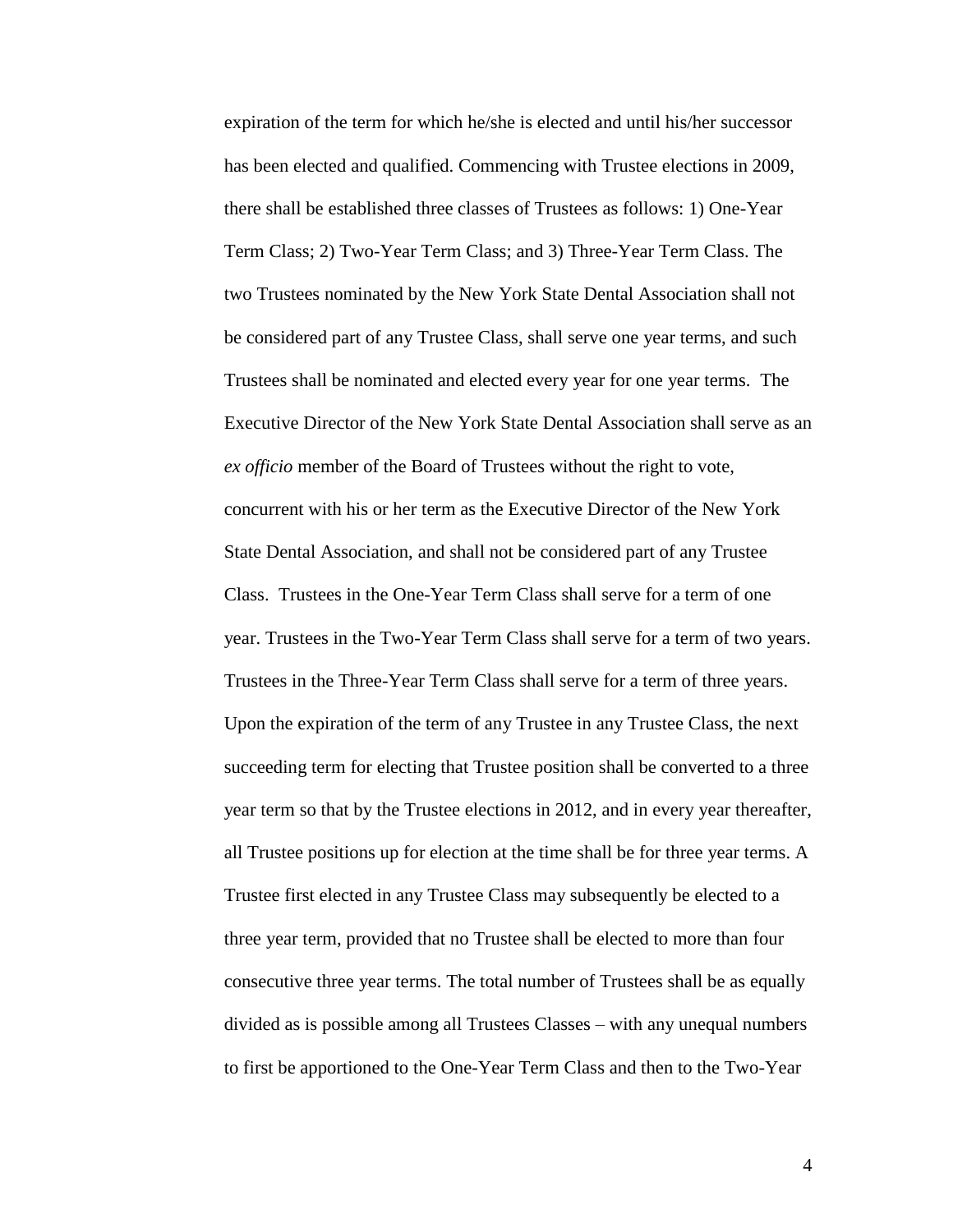Term Class and then to the Three-Year Term Class to maintain as equal a distribution of total Trustees as is possible among the three Trustee Classes. Newly created trusteeships resulting from an increase in the number of trustees and vacancies occurring in the Board of Trustees for any reason may be filled by vote of a majority of the trustees then in office regardless of their number, provided that two members of the Board of Trustees shall be nominated by the New York State Dental Association, and further provided that the President of the New York State Dental Association shall be invited to attend all meetings of the Board of Trustees as an observer. A trustee elected to fill a vacancy shall hold office until the next annual meeting of the Board of Trustees at which the election of that particular Trustee position is in the regular order of business and until his/her successor is elected and qualified. All nominations for any Trustee position shall be transmitted to the Board of Trustees of the New York State Dental Association, which shall approve or disapprove such nominations as expeditiously as possible. If action is not taken to approve or disapprove any such nomination within ninety days of transmittal of the nomination to the New York State Dental Association, the nomination shall automatically be deemed to be approved after such ninety days have elapsed. Notwithstanding the above, a trustee may be removed from the Board by a two-third (2/3) vote at any duly organized meeting of the Board of Trustees of the Foundation.

5. Qualifications of Trustees. Each trustee shall be at least twenty-one (21) years of age and whose name has been nominated to the Board of Trustees.

5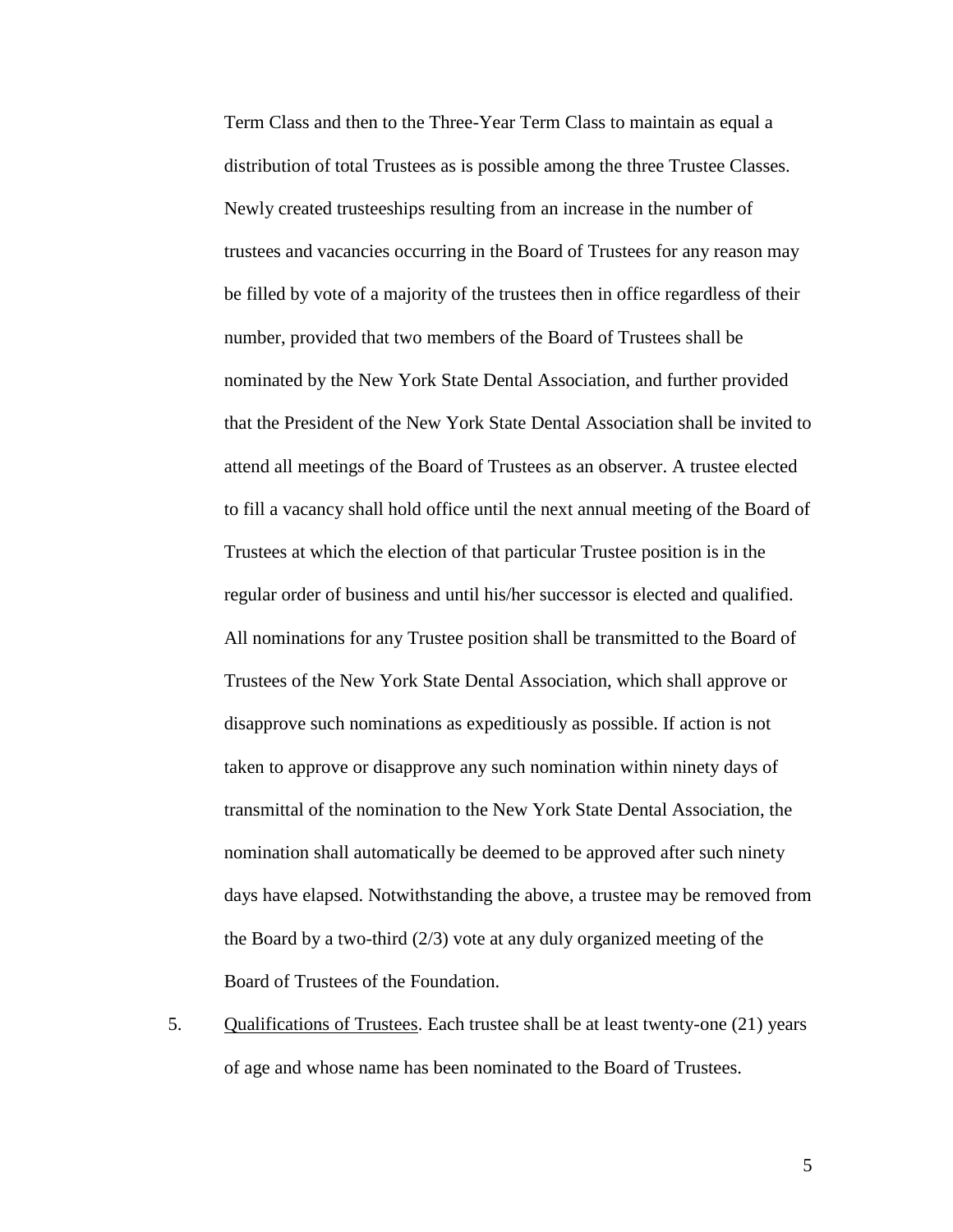# 6. Meetings.

- a. Time. A regular meeting of the Board of Trustees shall be held annually. Special meetings of the Board of Trustees shall be held at such times, as the Board shall determine.
- b. Place. Meetings of the Board of Trustees shall be held at the office of the Corporation or at such other places, either within or without the State of New York, as it may from time to time determine.
- c. Notice. Notice of the meeting issued by the Secretary or the Executive Director shall be mailed to the usual address of each trustee. The Chairman may, when he/she deems necessary, at the request in writing of 3 members of the Board of Trustees, issue a call for a special meeting of the Board.
- d. Quorum. A majority of the entire Board shall constitute a quorum for the transaction of business.
- e. Action of the Board. Unless otherwise required by law, the vote of a majority of the trustees present at the time of the vote, if a quorum is present at such time, shall be the act of the Board.
- f. Chairman. At all meetings of the Board, the Chairman or in his/her absence the Vice Chairman, shall preside.
- 7. Committees of the Board. The Board of Trustees may designate from their number 5 or more trustees to constitute an Executive Committee and other standing committees, each of which, to the extent provided in the resolution designating it, shall have the authority of the Board of Trustees with the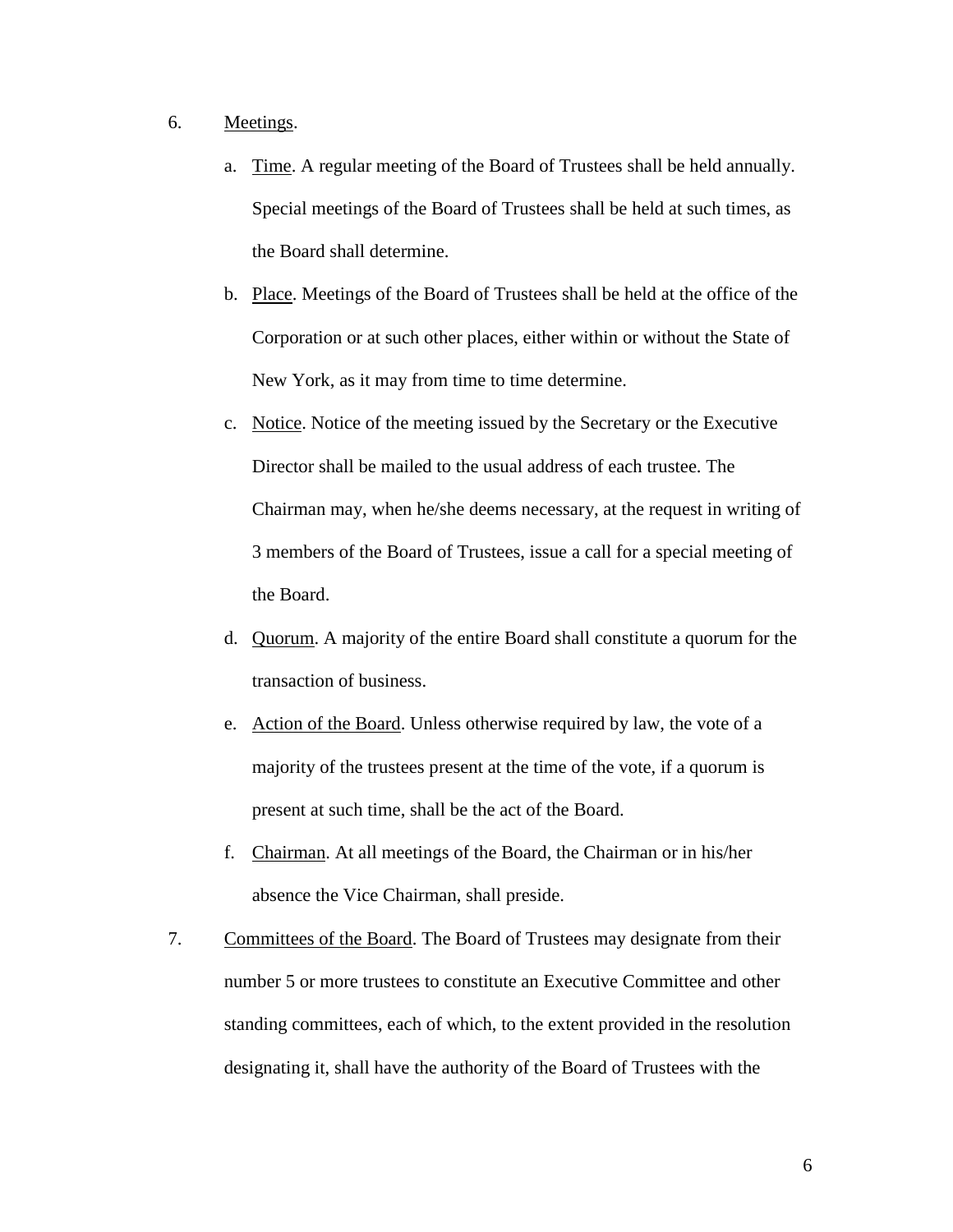exception of any authority, the delegation, the delegation of which is prohibited by law. Additionally, the Board of Trustees may provide for special committees of the Board, which shall have such powers as the Board may lawfully delegate. Members of such special committees may be appointed by the Board, or by the Chairman when so authorized by the Board.

#### **ARTICLE IV**

#### **OFFICERS**

- 1. Offices. The Board of Trustees shall elect as officers of the Corporation a Chairman, a Vice-Chairman, an Executive Director, a Secretary, a Treasurer, and such other officers as they may determine. All officers of the Corporation, with the exception of the Executive Director, must be trustees of the Corporation. Unless otherwise provided in the resolution of election or appointment, each officer shall hold office until the next annual meeting of the Board of Trustees and until his successor has been elected and qualified.
- 2. Chairman. The Chairman shall preside at all meetings of the Board and shall see that all orders and resolutions of the Board are carried into effect.
- 3. Vice-Chairman. During the absence or disability of the Chairman, the Vice-Chairman shall have all the powers and functions of the Chairman. The Vice-Chairman shall perform such other duties, as the Board shall prescribe.
- 4. Executive Director. The Executive Director shall be the chief executive officer of the Corporation and shall be responsible for the general management of the affairs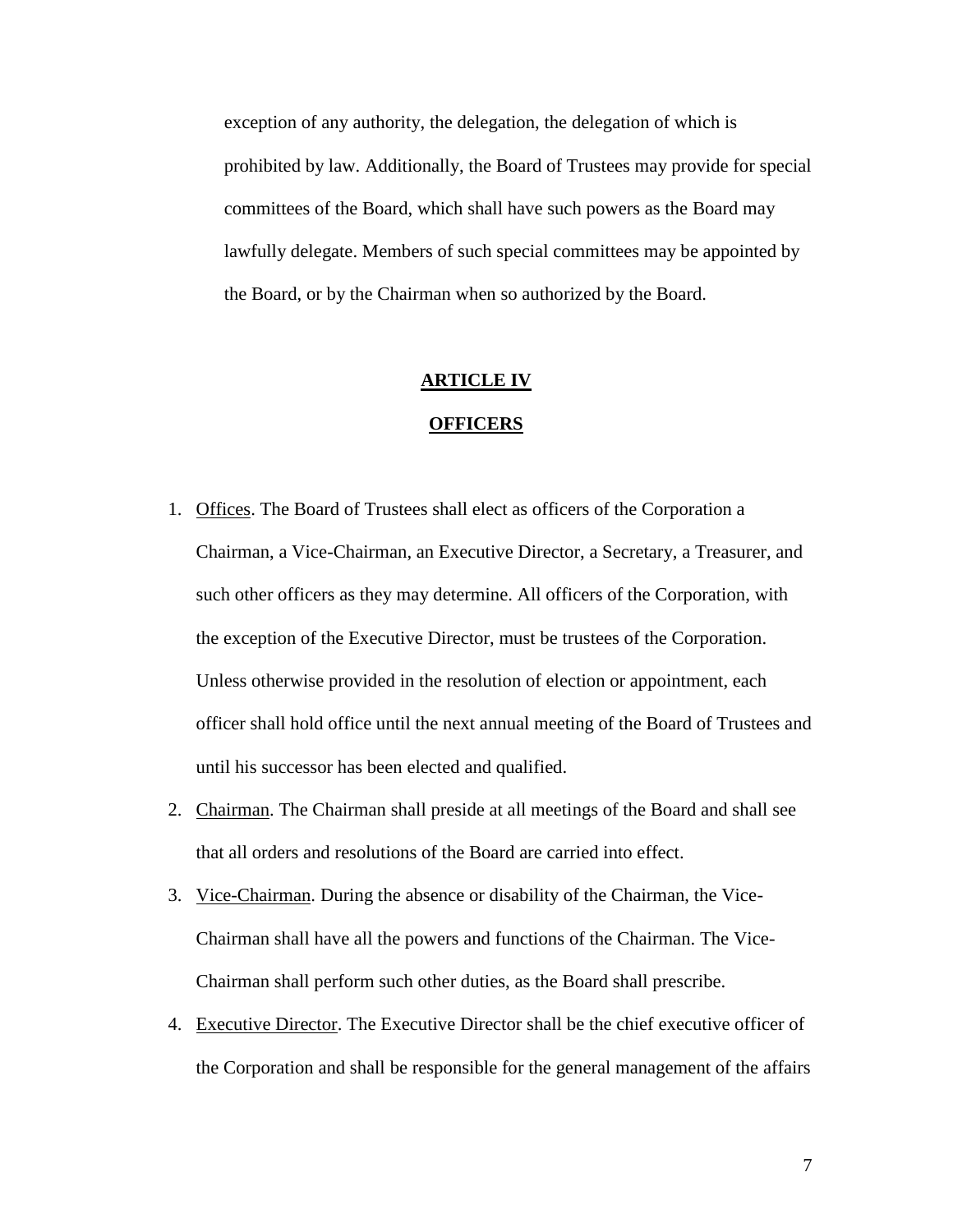of the Corporation. The Executive Director shall serve as an ex-officio member of the Board of Trustees with the right to vote.

- 5. Secretary. The Secretary shall keep the minutes of the meetings of the Board of Trustees. He/she shall have the custody of the seal of the Corporation and shall affix and attest the same to documents when duly authorized by the Board of Trustees. He/she shall attend to the giving and serving of all notices of the Corporation, and shall attend to such correspondence as may be assigned to him, and perform all the duties incidental to his /her office.
- 6. Treasurer. The Treasurer shall have the care and custody of all the funds and securities of the Corporation, and shall deposit said funds in the name of the Corporation in such bank or trust company as the trustees may select; he/she shall at all reasonable times exhibit his/her books and accounts to any trustee of the Corporation upon application at the office of the Corporation during ordinary business hours. At the end of each corporate year, he/she shall have an audit of the Corporation made, and shall present such audit in writing at the annual meeting of the trustees, at which time he/she shall also present an annual report setting forth in full the financial condition of the Corporation.

# **ARTICLE V CONFLICT OF INTEREST**

It is the policy of this Foundation that individuals who serve in elective, appointive or employed offices or positions do so in a representative or fiduciary capacity that requires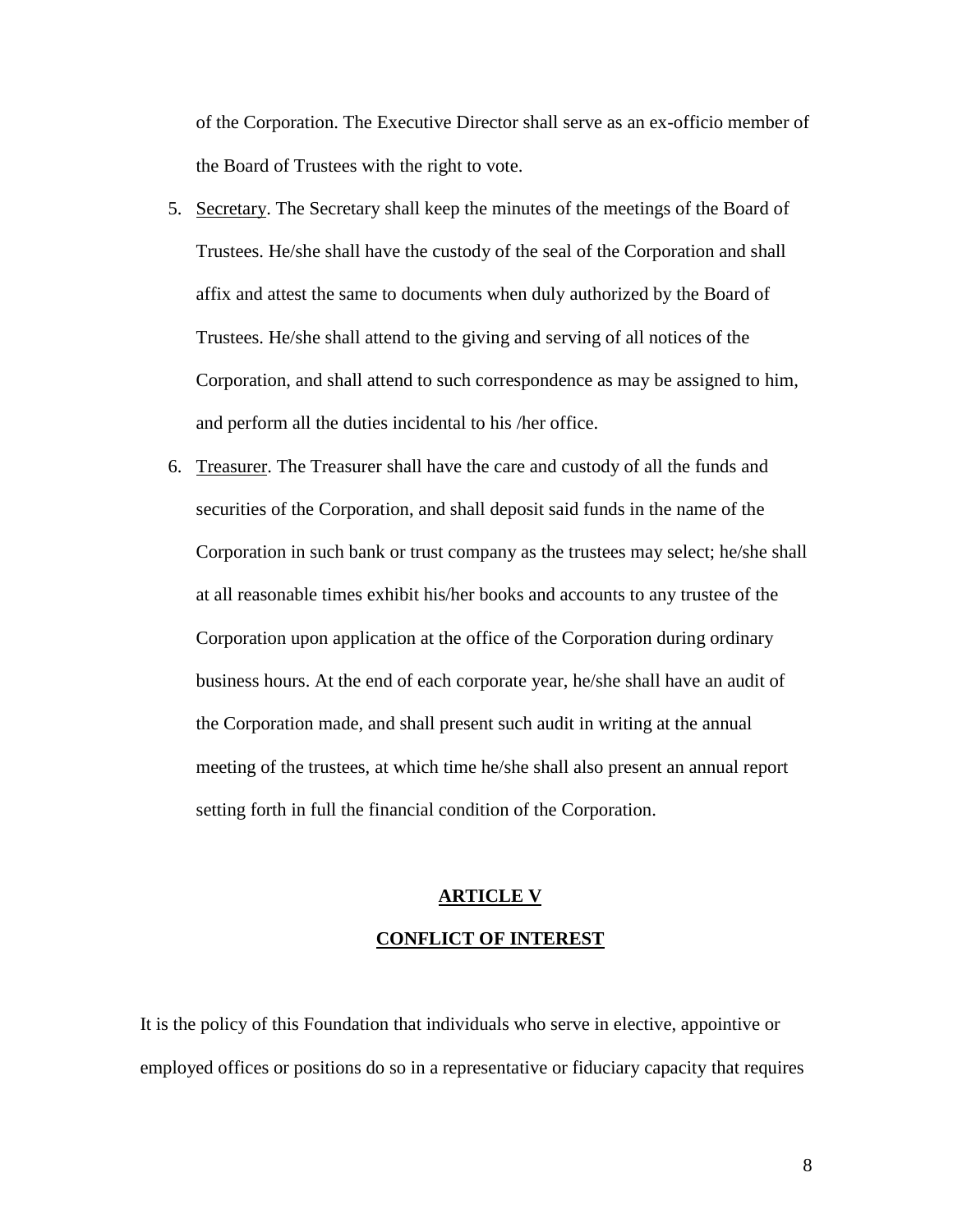loyalty to the Foundation. At all times while serving in such offices or positions, these individuals shall further the interests of the Foundation as a whole. In addition, they shall avoid:

- a. placing themselves in a position where personal or professional interests may conflict with their duty to this Foundation;
- b. using information learned through such office or position for personal gain or advantage;
- c. obtaining by a third party an improper gain or advantage.

As a condition for selection, each nominee, candidate and applicant shall disclose any situation which might be construed as placing the individual in a position or having an interest that may conflict with his/her duty to the Foundation. While serving, the individual shall comply with the conflict of interest policy applicable to his/her office or position, and shall report any situation in which a potential conflict of interest may arise. The Board of Trustees shall approve the compliance activities that will implement the requirements of this chapter.

# **ARTICLE VI**

### **FISCAL YEAR**

The fiscal year of the Corporation shall begin the  $1<sup>st</sup>$  day of January in each year.

### **ARTICLE VII**